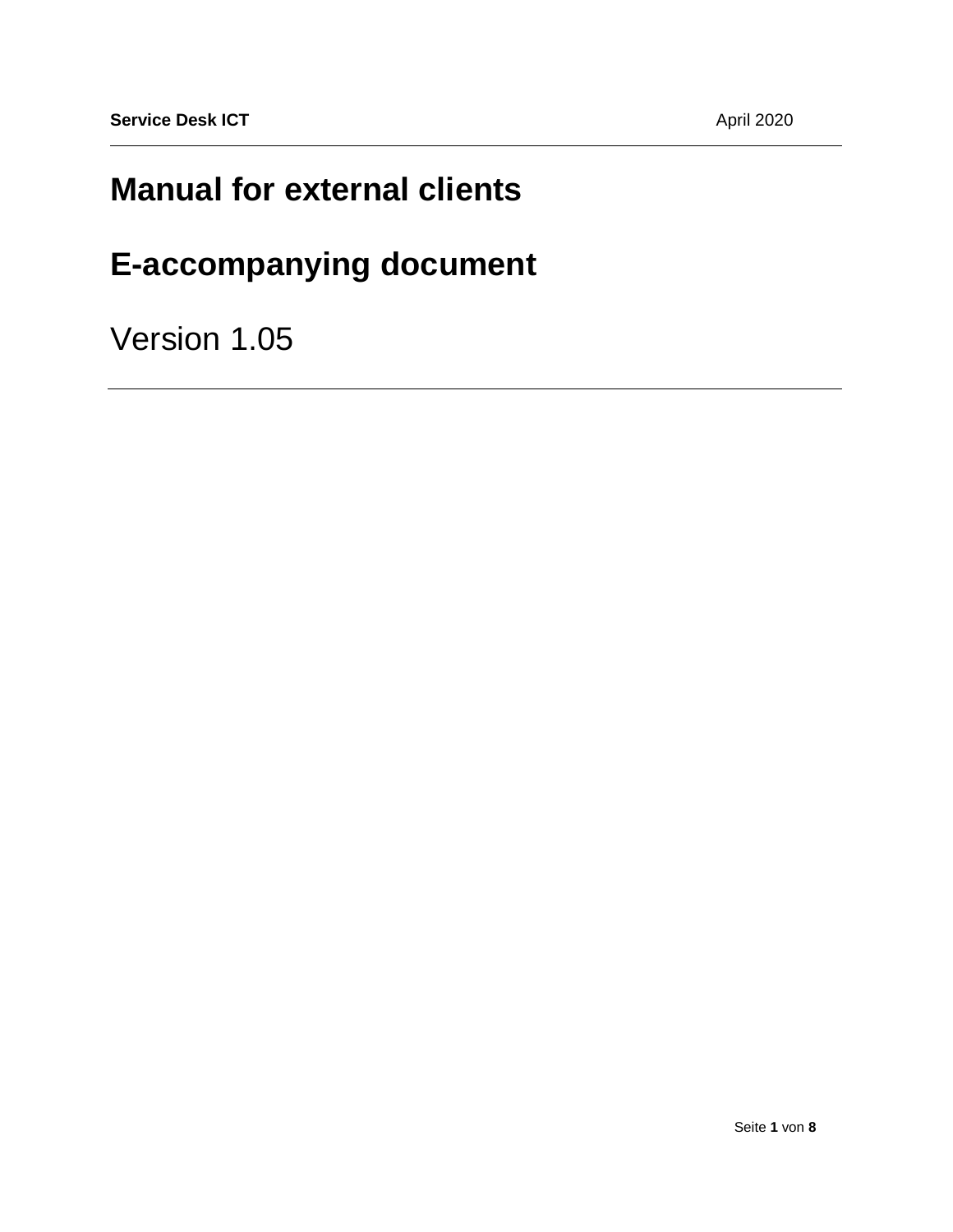## **Table of contents**

| $\overline{2}$ |     |  |
|----------------|-----|--|
| 3              |     |  |
| 4              |     |  |
|                | 4.1 |  |
|                | 4.2 |  |
|                | 4.3 |  |
|                | 4.4 |  |
|                | 4.5 |  |
|                | 4.6 |  |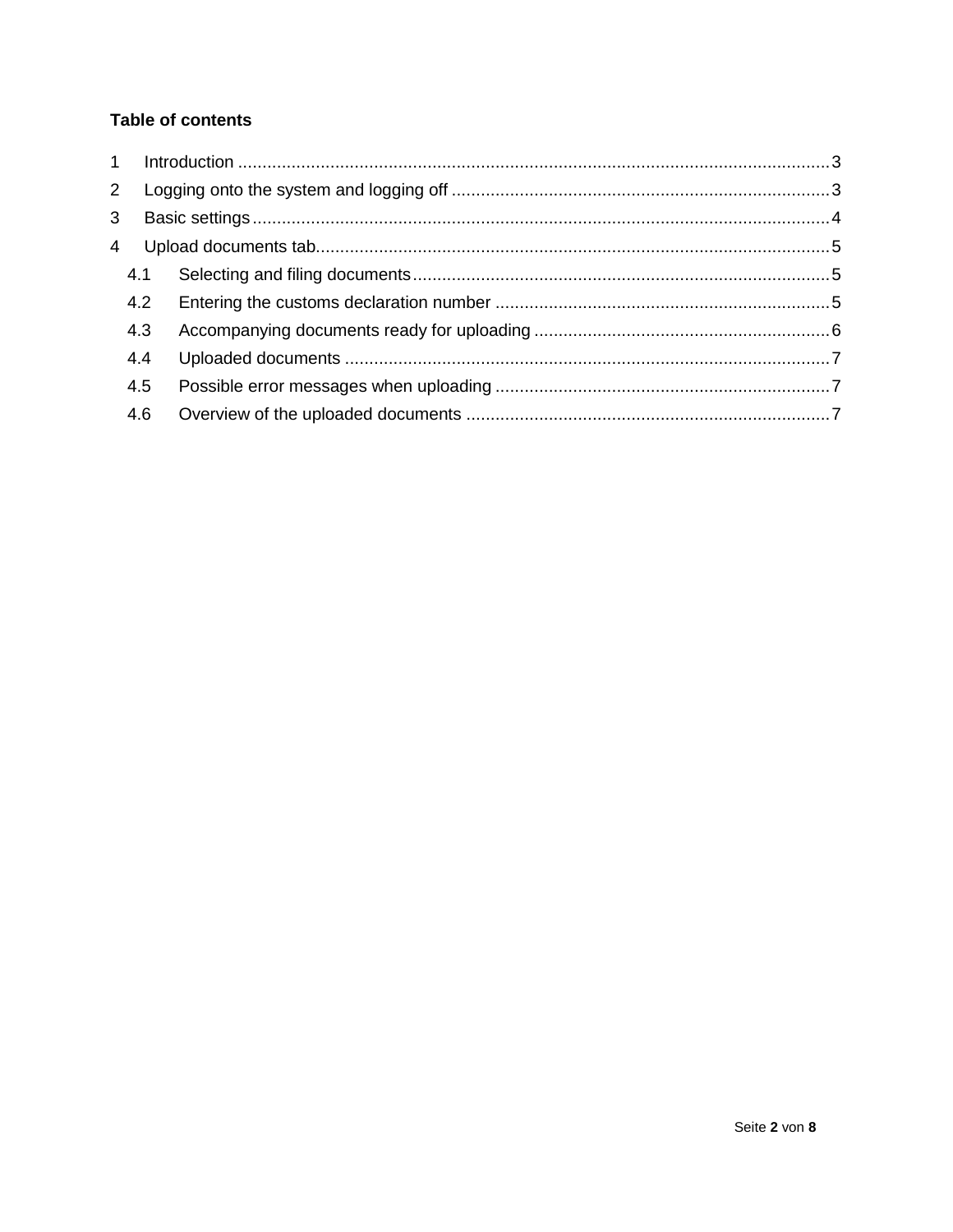#### <span id="page-2-0"></span>**1 Introduction**

The e-accompanying document system (eBD) enables those involved in customs matters to submit the accompanying documents for a customs declaration electronically. This manual describes the functionalities of the e-accompanying document system.

#### <span id="page-2-1"></span>**2 Logging onto the system and logging off**

The link to the application is **ebd.bazg.admin.ch**.

To open the application, use the "Login with certificate" button and then select your certificate. This is the certificate, which you already use for e-dec and have applied for in the customs client administration.

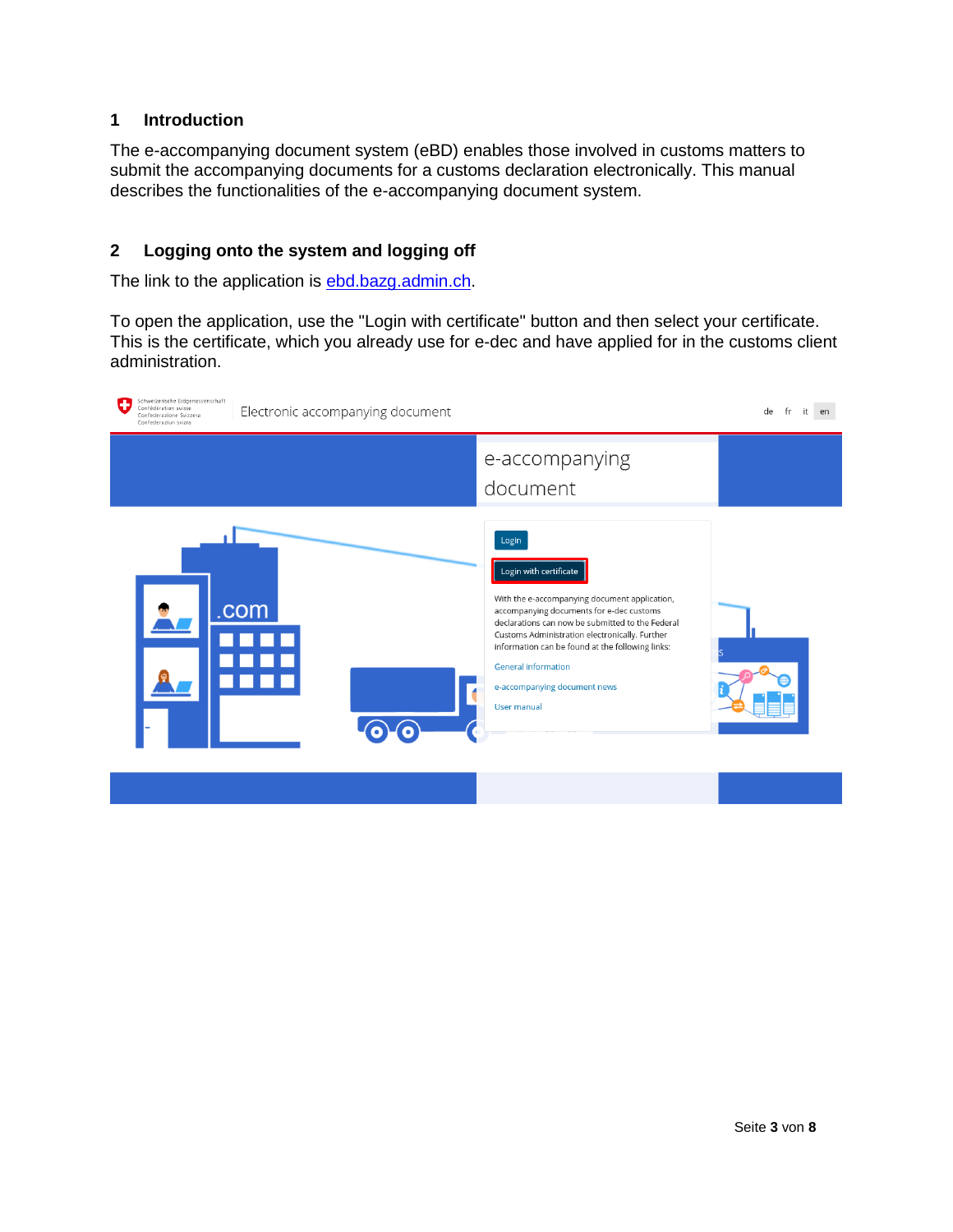| Schweizerische Eidgenossenschaft<br>Confédération suisse<br>Confederazione Svizzera<br>Confederaziun svizra | Electronic accompanying document                                                                                                                                                                                                                                                                                                                    |                                                                                                                                                                                                                                                                                                                                                                            | de |
|-------------------------------------------------------------------------------------------------------------|-----------------------------------------------------------------------------------------------------------------------------------------------------------------------------------------------------------------------------------------------------------------------------------------------------------------------------------------------------|----------------------------------------------------------------------------------------------------------------------------------------------------------------------------------------------------------------------------------------------------------------------------------------------------------------------------------------------------------------------------|----|
|                                                                                                             |                                                                                                                                                                                                                                                                                                                                                     | e-accompanying<br>document                                                                                                                                                                                                                                                                                                                                                 |    |
|                                                                                                             | Windows-Sicherheit<br>$\times$<br>Zertifikat bestätigen<br>Die Website ebd-ext.abn.ezv.admin.ch erfordert Ihre<br>Anmeldeinformationen:<br>KunoZimmermannSpeditionHIJWXZ<br>$\mathbb{S}^{\equiv}$<br>Issuer: Swiss Government Regular CA 01<br>Valid From: 18.07.2018 to 17.07.2021<br>Click here to view certificate properties<br>OK<br>Abbrechen | Login<br>Login with certificate<br>With the e-accompanying document application,<br>accompanying documents for e-dec customs<br>declarations can now be submitted to the Federal<br>Customs Administration electronically. Further<br>information can be found at the following links:<br><b>General information</b><br>e-accompanying document news<br><b>User manual</b> |    |
|                                                                                                             |                                                                                                                                                                                                                                                                                                                                                     |                                                                                                                                                                                                                                                                                                                                                                            |    |

Users log off by closing all browser windows or using the logout button.

 $\mathbf{\Theta}$ 

## <span id="page-3-0"></span>**3 Basic settings**

The e-accompanying document system is translated into 4 languages: English, French, German and Italian. The application opens in the language that the user has set in the Internet Browser. Language settings can be changed at the top right in the header data.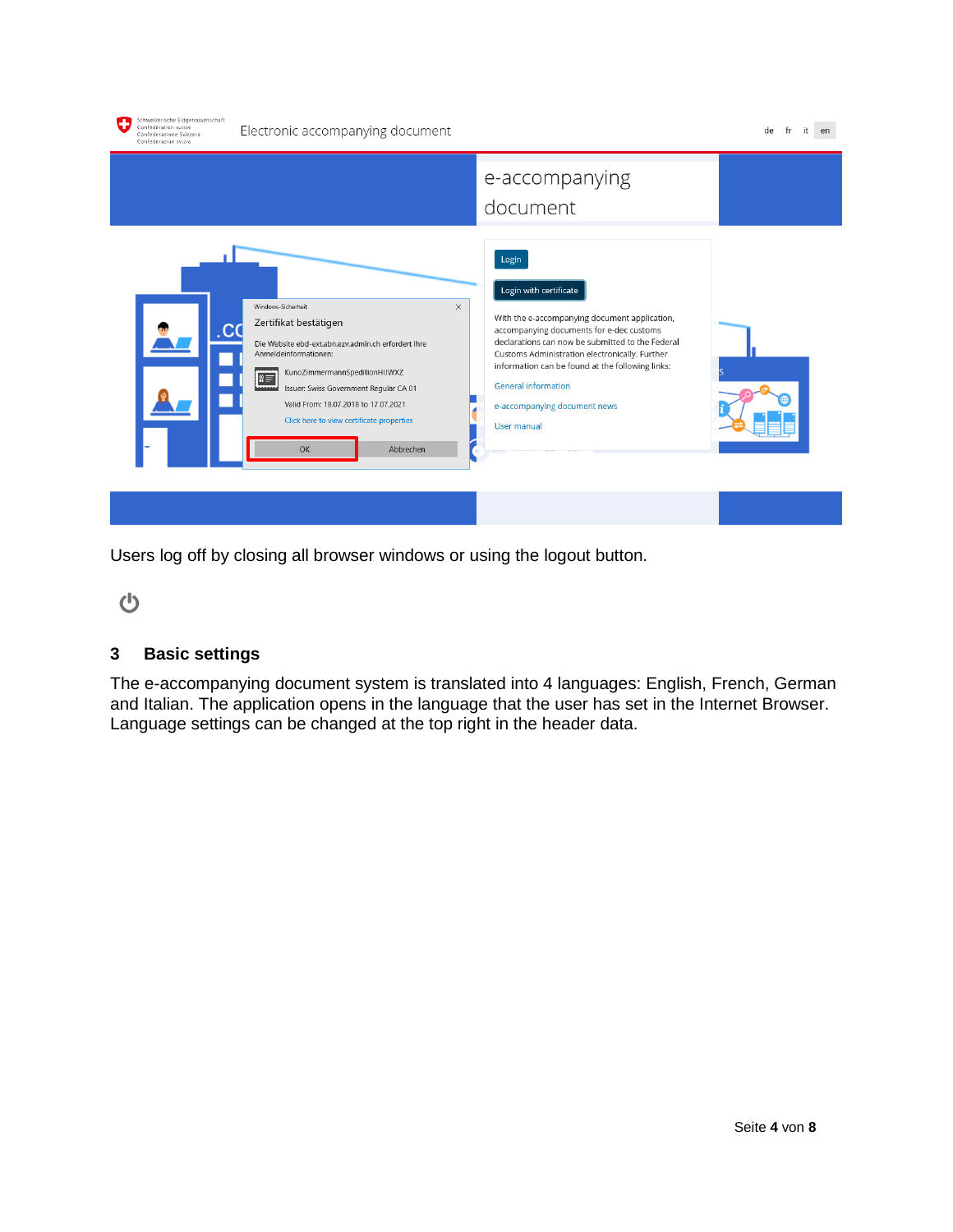#### <span id="page-4-0"></span>**4 Upload documents tab**

Accompanying documents for a customs declaration can be uploaded in the upload documents tab. The customs client transmits the electronic accompanying documents.

| Schweizerische Eidgenossenschaft<br>Confédération suisse<br>Confederazione Svizzera<br>Confederaziun svizra | Electronic accompanying document                                                                                                                                         |  | Erika Hess (り |
|-------------------------------------------------------------------------------------------------------------|--------------------------------------------------------------------------------------------------------------------------------------------------------------------------|--|---------------|
| <b>Upload documents</b><br>Overview documents                                                               |                                                                                                                                                                          |  |               |
|                                                                                                             | You can send accompanying documents to us via this form. Only PDF files are accepted. Maximum file size is 10MB. No more than 100 files can be uploaded at any one time. |  |               |
| <b>Customs declaration number</b>                                                                           | Place documents here (drag and drop)<br>17CHEE123456789123<br>Please provide a valid customs declaration number                                                          |  |               |
| <b>UID</b> number                                                                                           | 123456789<br>Please provide a valid UID number                                                                                                                           |  |               |
| <b>Trader declaration number</b>                                                                            |                                                                                                                                                                          |  |               |
|                                                                                                             | Select file(s)                                                                                                                                                           |  |               |
| Overview of the documents                                                                                   |                                                                                                                                                                          |  |               |
| Number of documents 0                                                                                       |                                                                                                                                                                          |  |               |
| <b>Surname</b>                                                                                              | <b>Size</b><br><b>Upload Status</b><br><b>Actions</b><br><b>Type</b><br><b>Progress</b>                                                                                  |  |               |
| OCancel upload<br><b>AUpload a</b>                                                                          | <b>m</b> Delete list                                                                                                                                                     |  |               |

#### <span id="page-4-1"></span>**4.1 Selecting and filing documents**

Accompanying documents can be dragged directly from the file manager (i.e. Windows Explorer, maOS finder, etc.) into the field "Place documents here (drag and drop)".

|                   | 17CHEE123456789123                                            |                                  |                                                  |                                      |                 |                      | Place documents here (drag and drop) |  |
|-------------------|---------------------------------------------------------------|----------------------------------|--------------------------------------------------|--------------------------------------|-----------------|----------------------|--------------------------------------|--|
|                   | Please provide a valid customs declaration number             |                                  |                                                  |                                      |                 |                      |                                      |  |
|                   | 123456789                                                     |                                  |                                                  |                                      | <b>PDF</b>      |                      |                                      |  |
|                   | Please provide a valid UID number                             |                                  |                                                  |                                      |                 | a<br>$\sim$          |                                      |  |
|                   |                                                               |                                  |                                                  |                                      |                 |                      |                                      |  |
|                   |                                                               | Select file(s)                   |                                                  |                                      |                 |                      |                                      |  |
|                   |                                                               |                                  |                                                  |                                      |                 |                      |                                      |  |
|                   |                                                               |                                  |                                                  |                                      |                 |                      |                                      |  |
|                   |                                                               |                                  |                                                  | <b>ROID</b>                          |                 |                      |                                      |  |
|                   | v M Testfallspezifikation > Testdaten > 10 PDF                |                                  | $\bullet$ $\bullet$ $\bullet$ 10 PDF durchsuchen | $\mathcal{L}$                        |                 |                      |                                      |  |
|                   | <b>25</b> Open with Adobe Acrobat Reader DC<br>Organisieren v | <b>Drucken</b>                   | Neuer Ordner                                     | $\bullet$                            |                 |                      |                                      |  |
|                   | EZV-Org (O:)                                                  | Name                             |                                                  | inderungsdatum                       |                 |                      |                                      |  |
|                   | EZV-Teams (P:)<br>EZV-Archive (Q:)                            | $10$ PDF (1).pdf                 |                                                  | 24.08.2016 08:14                     | <b>Progress</b> | <b>Upload Status</b> | <b>Actions</b>                       |  |
|                   | EZV-Appl (R:)                                                 | 10 PDF (2).pdf                   |                                                  | 24.08.2016 08:14                     |                 |                      |                                      |  |
|                   | ADB-Transfer\$ (T:)                                           | 10 PDF (3).pdf                   |                                                  | 14.11.2014 11:36                     |                 |                      |                                      |  |
|                   | $\subseteq$ EFD (U:)                                          | 10 PDF (4).pdf                   |                                                  | 14.11.2014 11:36                     |                 |                      |                                      |  |
|                   | $\bigcirc$ ADB (V:)                                           | 10 PDF (5).pdf                   |                                                  | 07.07.2017 15:42                     |                 |                      |                                      |  |
|                   | adb-appl\$ (W:)                                               | 10 PDF (6).pdf                   |                                                  | 05.08.2016 13:29                     |                 |                      |                                      |  |
|                   | Apple iPhone                                                  | 10 PDF (7).pdf                   |                                                  | 24.02.2016 14:24                     |                 |                      |                                      |  |
| e dod<br>l upload | <b>EN</b> Netzwerk                                            | 10 PDF (8).pdf<br>10 PDF (9).pdf |                                                  | 02.03.2017 09:18<br>02.03.2017 09:18 |                 |                      |                                      |  |

Or files can be selected using the button "Select file(s)".

#### <span id="page-4-2"></span>**4.2 Entering the customs declaration number**

A customs declaration number and the UID number of the customs declarant must be entered to enable the documents to be uploaded. Insertion of the trader declaration number is optional.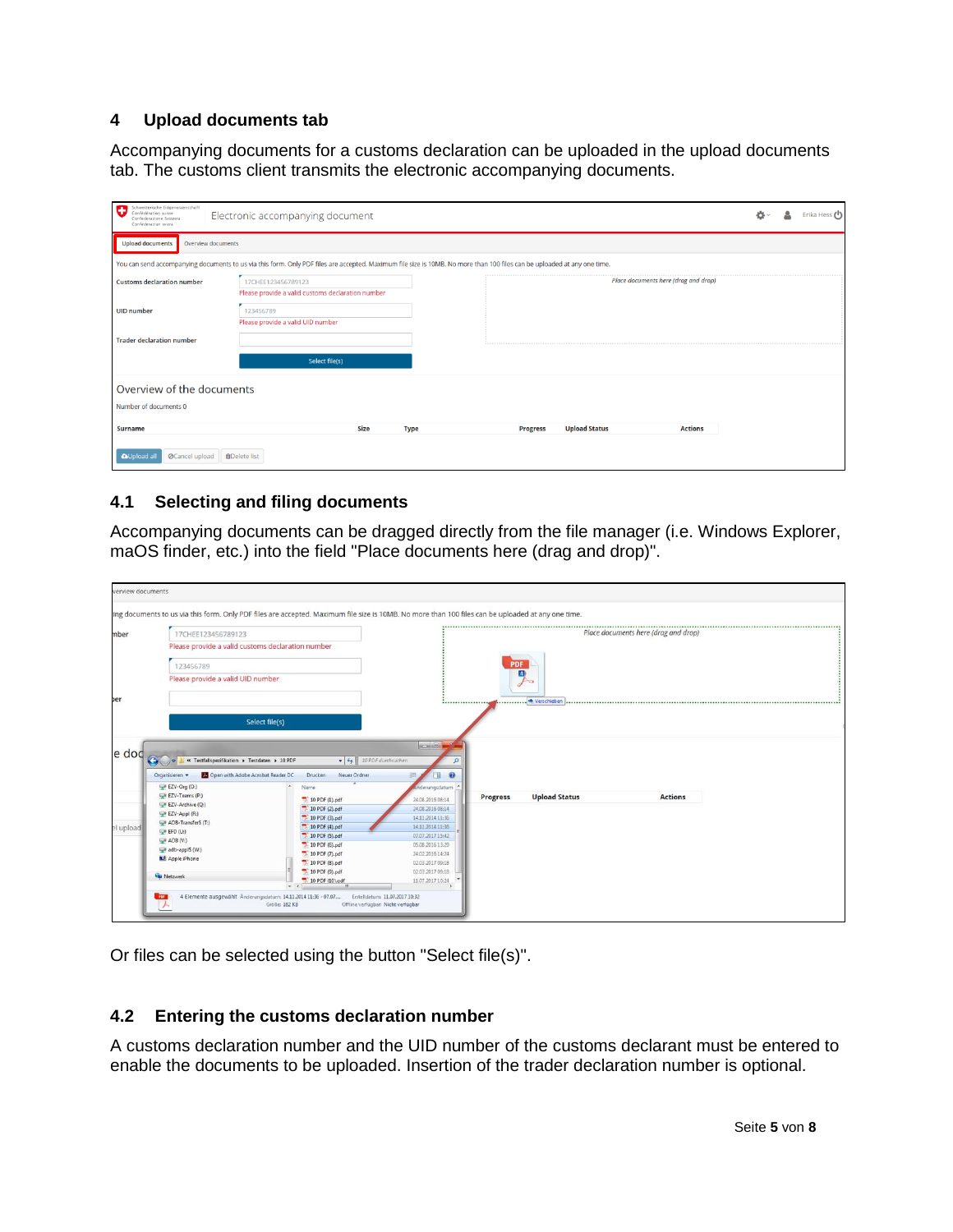| <b>Customs declaration number</b> | 17CHEE123456789123                                |
|-----------------------------------|---------------------------------------------------|
|                                   | Please provide a valid customs declaration number |
| UID number                        | 123456789                                         |
|                                   | Please provide a valid UID number                 |
| <b>Trader declaration number</b>  |                                                   |

The system checks the format of the customs declaration and the UID. An e-dec Import or e-dec Export customs declaration number must be entered.

An invalid format is indicated in an error text. An upload is possible only if the format is correct.

#### <span id="page-5-0"></span>**4.3 Accompanying documents ready for uploading**

Before the documents are uploaded, the documents must be assigned to a type. If a scan was made of all the documents, then the "all documents in one file" type can be selected.

| <b>Choose document type</b><br>Invoice                    |
|-----------------------------------------------------------|
| Proof of origin                                           |
| <b>Bill of landing</b><br>Permits                         |
| Other accompanying documents<br>All documents in one file |

Documents can be deleted from the list again before they are uploaded. A litter bin is provided in the action column for this purpose.

The whole list can be deleted with the button "Delete list".

The accompanying documents can be uploaded individually with the upload button in the action column or all accompanying documents can be uploaded together with the button "Upload all". You can cancel the entire upload or just a single document with the "Cancel upload" button or the corresponding symbol next to the document.

| Overview of the documents                                           |             |                      |              |                 |                      |                |   |   |  |  |
|---------------------------------------------------------------------|-------------|----------------------|--------------|-----------------|----------------------|----------------|---|---|--|--|
| Number of documents 4                                               |             |                      |              |                 |                      |                |   |   |  |  |
| <b>Surname</b>                                                      | <b>Size</b> | <b>Type</b>          |              | <b>Progress</b> | <b>Upload Status</b> | <b>Actions</b> |   |   |  |  |
| 10 PDF (4).pdf                                                      | 0.003 MB    | Choose document type | $\checkmark$ |                 | Not yet uploaded     | $\pmb{\alpha}$ | Ø | ⋒ |  |  |
| 10 PDF (5).pdf                                                      | 0.079 MB    | Choose document type | $\checkmark$ |                 | Not yet uploaded     | $\bullet$      | Ø | û |  |  |
| 10 PDF (2).pdf                                                      | 0.093 MB    | Choose document type | $\checkmark$ |                 | Not yet uploaded     | $\pmb{\alpha}$ | Ø | û |  |  |
| 10 PDF (3).pdf                                                      | 0.003 MB    | Choose document type | $\checkmark$ |                 | Not yet uploaded     | $\pmb{\alpha}$ | Ø | û |  |  |
| <b>AUpload all</b><br><b>Ø</b> Cancel upload<br><b>MDelete</b> list |             |                      |              |                 |                      |                |   |   |  |  |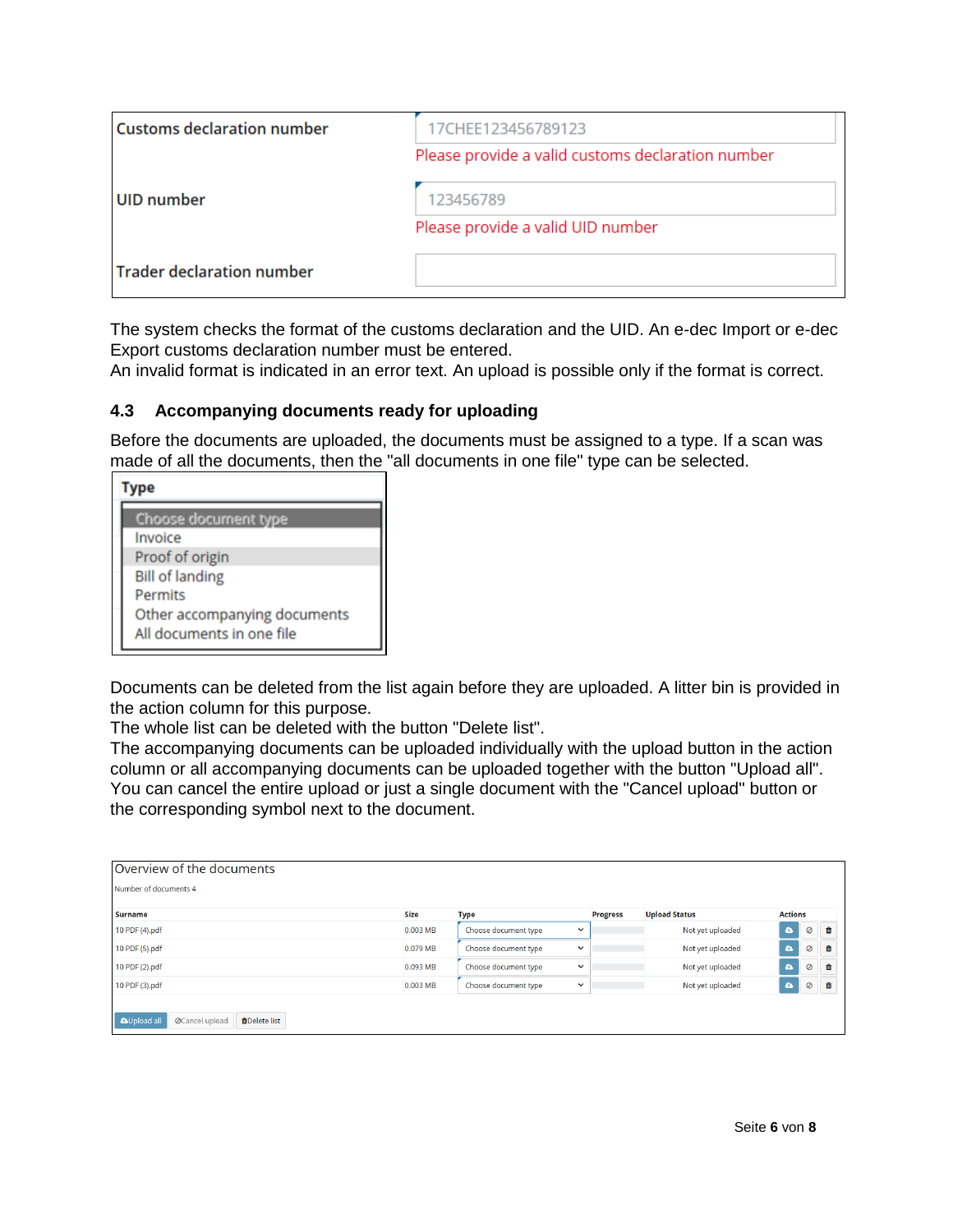### <span id="page-6-0"></span>**4.4 Uploaded documents**

If the documents have been uploaded successfully, the status is marked with a tick.

| Overview of the documents                                                                                 |            |                                 |  |                         |                         |         |   |  |  |
|-----------------------------------------------------------------------------------------------------------|------------|---------------------------------|--|-------------------------|-------------------------|---------|---|--|--|
| Number of documents 4                                                                                     |            |                                 |  |                         |                         |         |   |  |  |
| <b>Size</b><br><b>Upload Status</b><br><b>Surname</b><br><b>Actions</b><br><b>Progress</b><br><b>Type</b> |            |                                 |  |                         |                         |         |   |  |  |
| 10 PDF (4).pdf                                                                                            | 0.003 MB   | Invoice<br>$\checkmark$         |  | ✔ Successfully uploaded | $\bullet$               | $\circ$ | 命 |  |  |
| 10 PDF (5).pdf                                                                                            | 0.079 MB   | Proof of origin<br>$\checkmark$ |  | ◆ Successfully uploaded | $\overline{\mathbf{a}}$ | $\circ$ | 命 |  |  |
| 10 PDF (2).pdf                                                                                            | 0.093 MB   | Permits<br>$\checkmark$         |  | ◆ Successfully uploaded | W.                      | $\circ$ | 面 |  |  |
| 10 PDF (3).pdf                                                                                            | $0.003$ MB | Proof of origin<br>$\checkmark$ |  | ◆ Successfully uploaded | œ                       | $\circ$ | Ê |  |  |
| <b>AUpload all</b><br>OCancel upload<br><b>OD</b> Delete list                                             |            |                                 |  |                         |                         |         |   |  |  |

#### <span id="page-6-1"></span>**4.5 Possible error messages when uploading**

• Only PDF or Excel (\*.xls / \*.xlsx) documents may be uploaded. If a different format is selected, the following error message appears:



Other possible error messages:

- The maximum file size per file is 30 MB. If a document exceeds this size, an error message is displayed.
- A maximum of 100 documents may be uploaded at a time. An error message appears if more documents are selected.
- If a virus is detected in a document to be uploaded, an error message appears and the corresponding file is deleted during the upload.

#### <span id="page-6-2"></span>**4.6 Overview of the uploaded documents**

The customs client has the option of searching for the uploaded documents. The "Overview documents" tab is intended for this purpose.